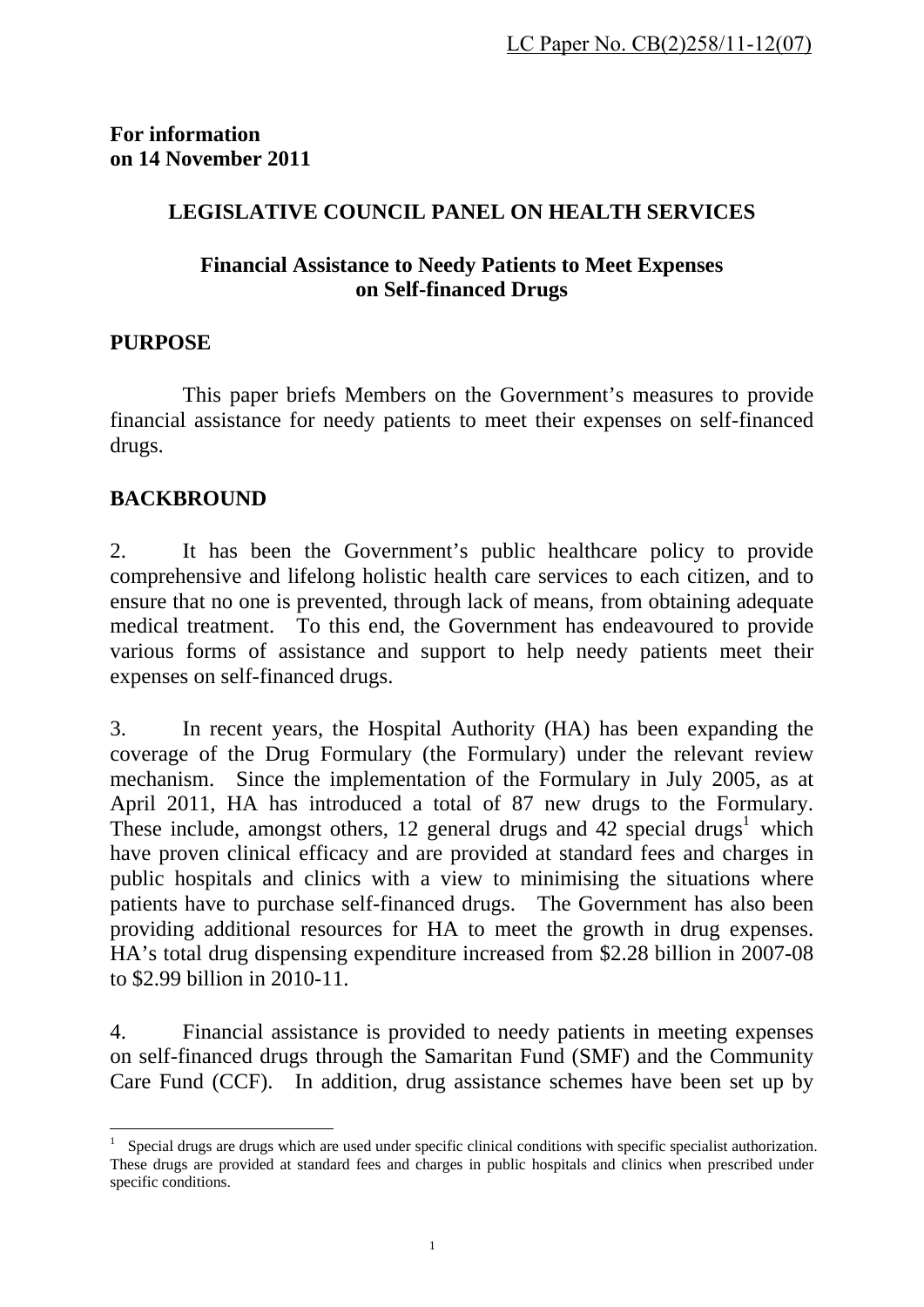community pharmacies operated by non-government organisations (NGOs) or charitable funds for patients in need to purchase self-financed drugs in the Formulary.

## **Samaritan Fund (SMF)**

5. The SMF was established as a trust in 1950 by resolution of the Legislative Council. The objective of the SMF is to provide financial assistance to needy patients who meet the specified clinical criteria and passed the means test to meet expenses on self-financed drugs or privately purchased medical items needed in the course of medical treatment but are not covered by the standard fees and charges in public hospitals and clinics. The operation of the SMF mainly relies on private donations and Government funding. At present, the SMF is administered by HA.

6. As regards the provision of assistance for patients to purchase selffinanced drugs, patients granted assistance by the SMF will be given a full or partial subsidy, depending on their affordability. Under the principle of targeted subsidy, HA looks at the patients' annual household disposable financial resources and estimates their drug expenses in the coming year in assessing their affordability and determining their level of contribution to drug expenses, which is capped at 30% of their annual disposable financial resources. This is to ensure that patients can largely maintain their quality of life even if they have to purchase relatively expensive drugs for treatment.

7. Self-financed drugs subsidised by the SMF are those proven to be of significant benefits but extremely expensive for HA to provide as part of its standard services. These drugs are not covered by the standard fees and charges in public hospitals and clinics. Patients who need these drugs and can afford the costs have to purchase the drugs at their own expense. A safety net is provided through the SMF to subsidise the drug expenses of patients who need the drugs but have financial difficulties. As at July 2011, there were 17 self-financed drugs with safety net coverage (see Annex 1).

8. In recent years, HA has proactively implemented a number of measures to benefit more patients under the SMF. For example, to increase the number of patients eligible for the subsidy, the financial assessment criteria for considering applications for the SMF have been relaxed in 2008 (including redefining the basis for calculating disposable income and allowable deductions). At the same time, HA has in recent years been expanding the coverage of the safety net under the SMF to benefit more patients. Since 2005, four selffinanced drugs originally subsidised by the SMF have been repositioned as special drugs in the Formulary (see Annex 2). Since 2007, HA has introduced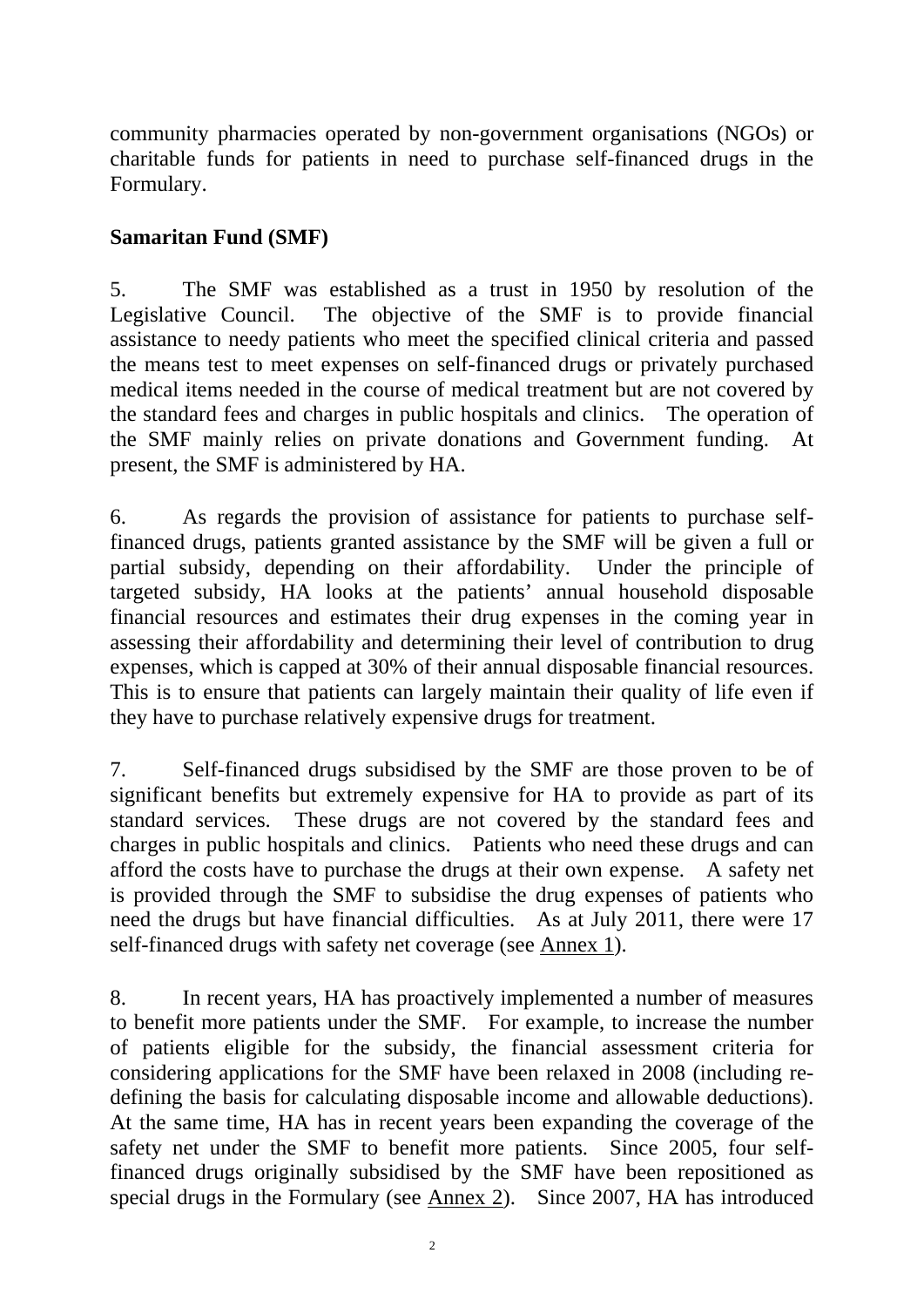a total of 15 drugs into the scope of the SMF in phases for treatment of oncology, rheumatology, neurology, gastroenterology and haematology diseases. The clinical applications of six self-financed drugs already with safety net coverage have also been expanded in phases since 2008.

9. As a result of the continuous expansion of the SMF funding scope over the past seven years, the subsidies granted on drugs increased substantially from \$17.3 million in 2004-05 to \$150 million in 2010-11. Among the applications for drug subsidies approved in 2010-11, over 50% of the applicants were granted a full subsidy and the average subsidy rate of the approved applications was over 80%. To meet the rising demand for assistance, the Government has made several one-off injections to the SMF in recent years amounted to over \$1.5 billion, including an injection of \$1 billion to the SMF in 2008-09 (see Annex 3). HA will continue to review the funding scope and the assessment criteria for the means test of the SMF through the established mechanism.

# **Community Care Fund (CCF)**

10. The Steering Committee on the CCF has endorsed the implementation of two CCF Medical Assistance Programmes in 2011-12 to provide assistance for patients who have financial difficulties to meet their expenses for selffinanced drugs through the CCF. The first programme was opened for applications for assistance since 1 August 2011, to provide subsidy to needy HA patients for the use of six specified self-financed cancer drugs for seven specific cancer diseases that have not yet been brought into the SMF safety net. The second programme, expected to be rolled out in the first quarter of 2012, will adopt a more relaxed means test criteria than those for the SMF, so as to benefit those patients who marginally fall outside the SMF safety net for the use of SMF subsidized drugs.

#### **Drug assistance schemes run by non-government organisations (NGOs)**

11. Currently, there are drug assistance schemes run by NGO-operated community pharmacies or charitable funds in the community to provide financial assistance for means-tested patients to buy self-financed drugs in HA's Formulary. HA will offer advice to these NGOs and charitable bodies as and when appropriate.

12. We welcome more NGOs to explore and launch more assistance schemes in different forms to provide financial assistance to needy patients to buy the drugs they require. HA will continue to maintain close liaison with the relevant organisations with a view to providing more comprehensive and effective support to needy patients.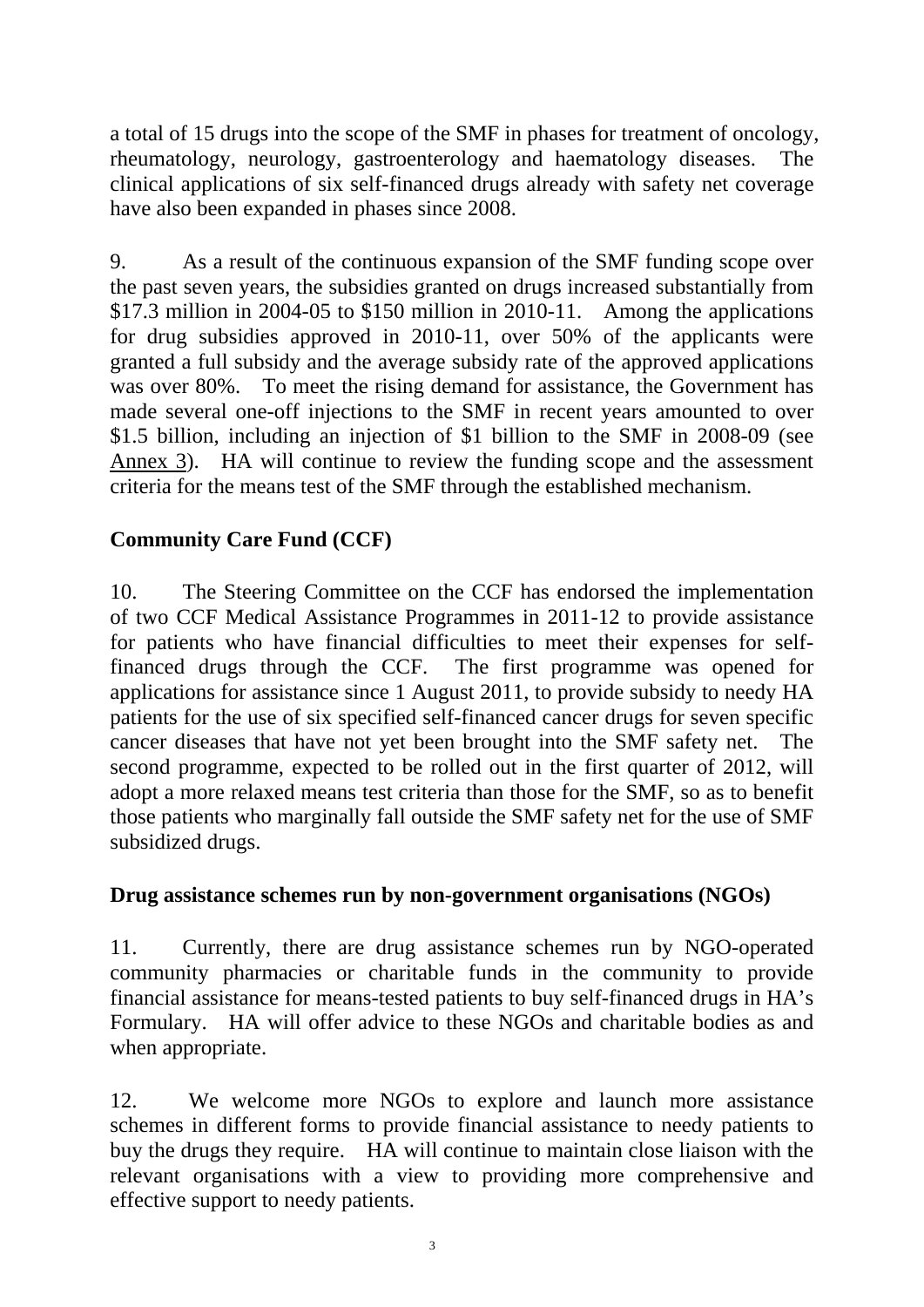## **Way Forward**

13. The Government and HA will continue to strengthen measures for providing financial assistance to needy patients to meet expenses on self-finance drugs based on the principles of fair and effective use of public resources and utilising limited public resources to provide healthcare services to more patients.

### **Advice Sought**

14. Members are invited to note the content of this paper.

**Food and Health Bureau Hospital Authority November 2011**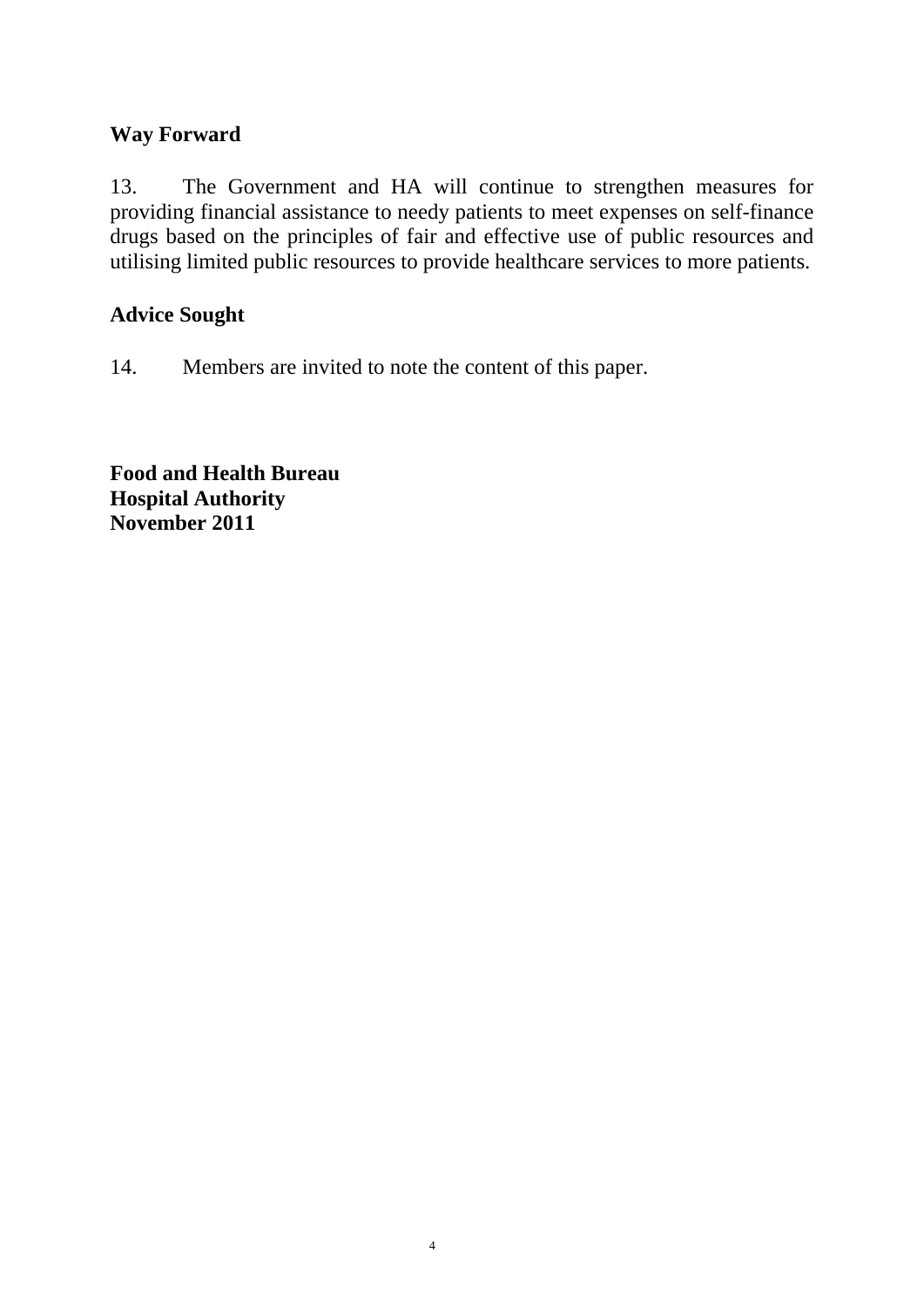#### **Annex 1**

## **Self-financed drugs covered by safety net through Samaritan Fund**

#### **(as at July 2011)**

- 1. Adalimumab for rheumatoid arthritis / ankylosing spondylitis / psoriatic arthritis (introduced in June 2010)/ Crohn's Disease (introduced in July 2011)
- 2. Bortezomib for multiple myeloma (introduced in June 2010)
- 3. Cetuximab for initial treatment of locally advanced squamous cell carcinoma of head and neck (introduced in December 2009)
- 4. Dasatinib for Imatinib-resistent chronic myeloid leukaemia (introduced in June 2010)
- 5. Etanercept for rheumatoid arthritis / ankylosing spondylitis / juvenile idiopathic arthritis (introduced in April 2007) / psoriatic arthritis (introduced in December 2009)
- 6. Infiximab for rheumatoid arthritis / ankylosing spondylitis (introduced in April 2007) / psoriatic arthritis (introduced in December 2009) / Crohn's Disease (introduced in October 2008)
- 7. Imatinib for chronic myeloid leukaemia / gastrointestinal stromal tumour (introduced in January 2005) / acute lymphoblastic leukaemia (introduced in October 2008)
- 8. Nilotinib for Imatinib-resistent chronic myeloid leukaemia (introduced in June 2010)
- 9. Oxaliplatin for adjuvant resected colon cancer (introduced in December 2009)
- 10. Pemetrexed for malignant pleural mesothelioma (introduced in June 2010)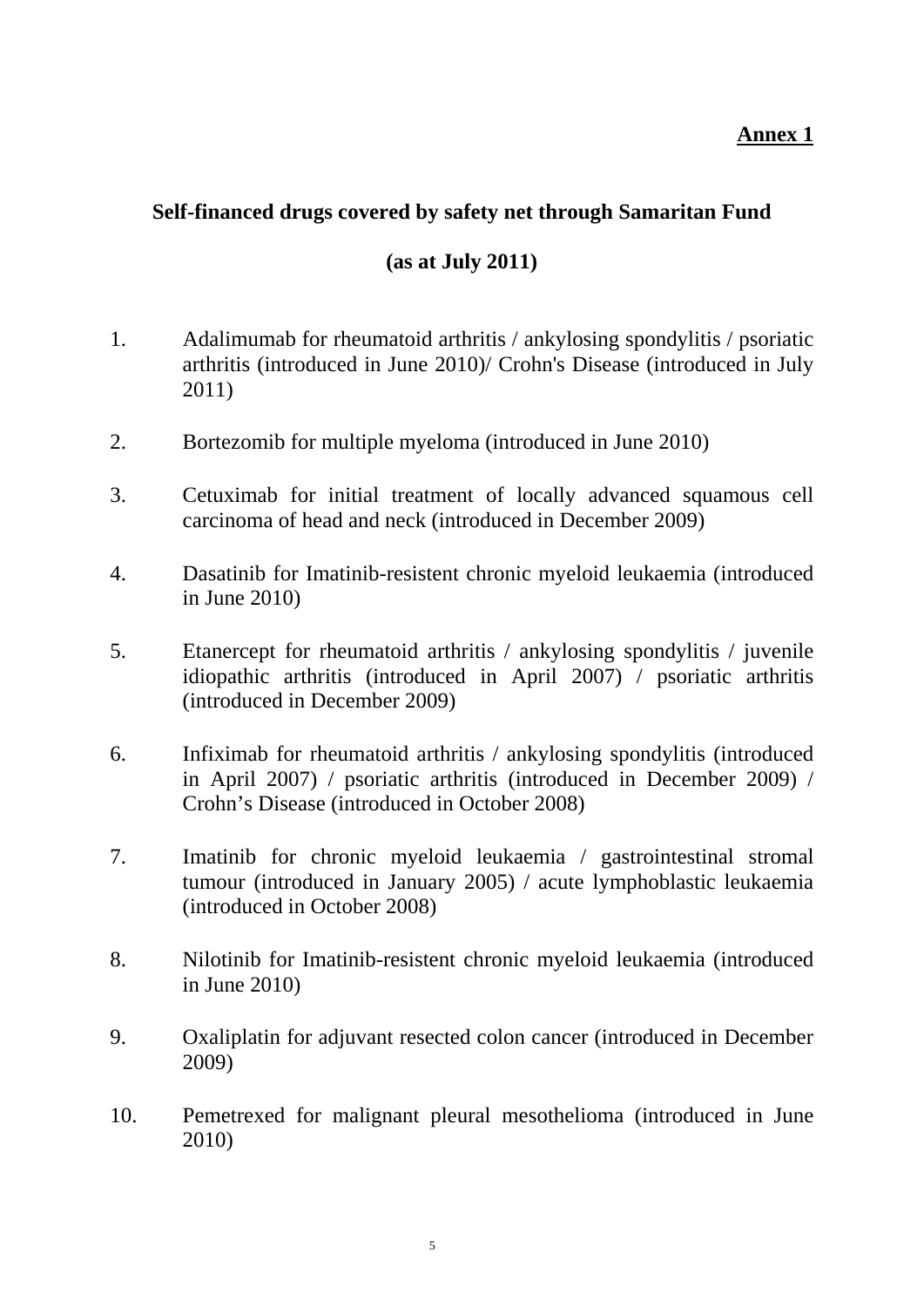- 11. Trastuzumab for HER 2 over-expressed metastatic breast cancer (introduced in April 2007) / HER 2 positive early breast cancer (introduced in December 2009)
- 12. Rituximab for malignant lymphoma (introduced in October 2008) /maintenance therapy for relapsed follicular lymphoma (introduced in June 2010) / refractory rheumatoid arthritis (introduced in December 2009)
- 13. Erlotinib for EGFR mutation-positive non-small cell lung cancer (second line) (introduced in July 2011)
- 14. Gefitinib for EGFR mutation-positive non-small cell lung cancer (second line) (introduced in July 2011)
- 15. Temozolomide for Glioblastoma Multiforme (used together with radiotherapy) (introduced in July 2011)
- 16. Growth Hormone
- 17. Interferon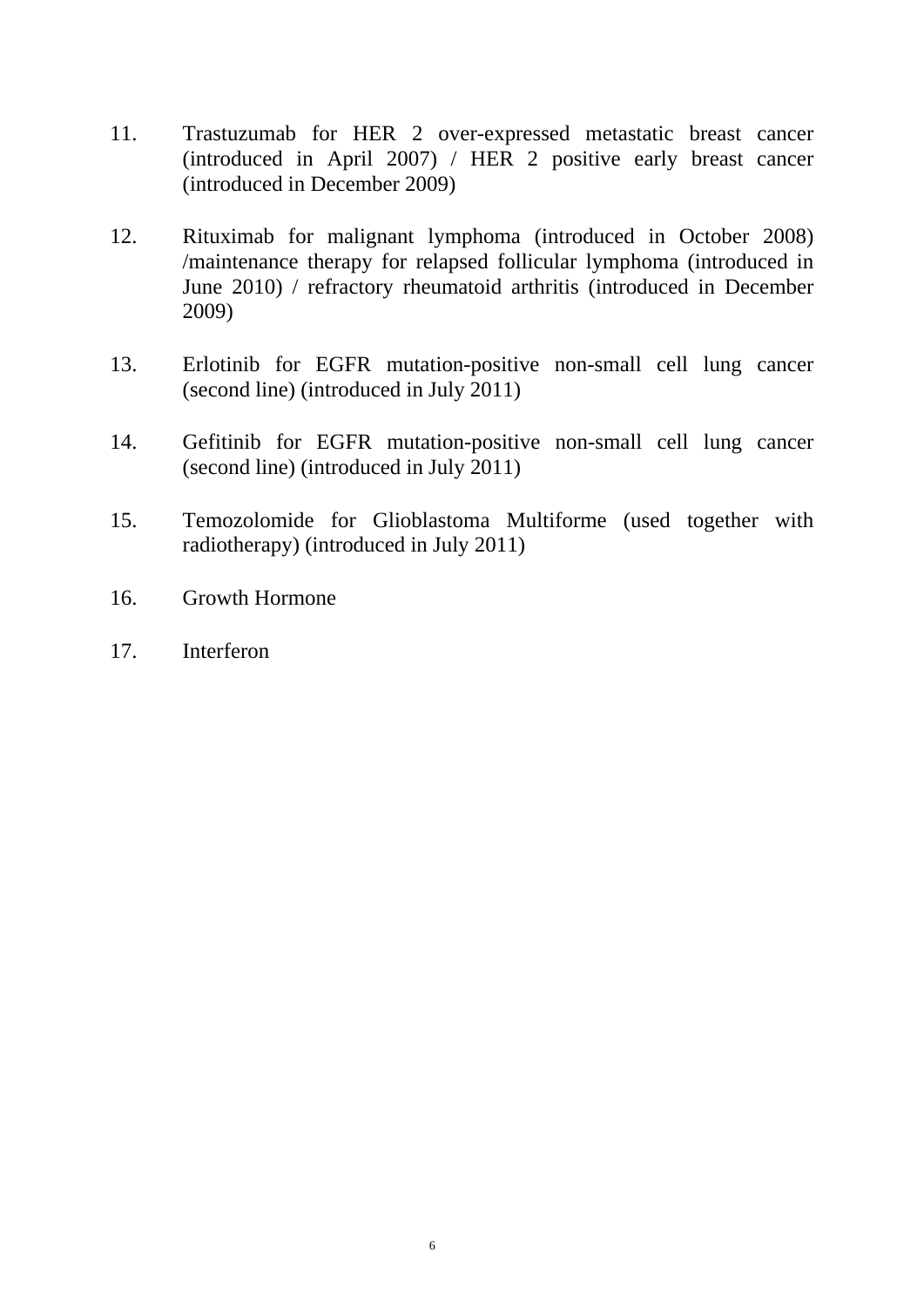#### **Annex 2**

### **Drugs originally subsidised by the Samaritan Fund and subsequently repositioned as special drugs in the Drug Formulary**

- 1. Liposomal Amphotericin B used for treating fungal infection repositioned as a special drug since October 2005;
- 2. Pacilitaxel used for treating breast cancer repositioned as a special drug since April 2007;
- 3. Irinotecan used for treating colorectal cancer repositioned as a special drug since April 2010;
- 4. Interferon used for treating indications of hepatitis C repositioned as a special drug since April 2010; and
- 5. Interferon used for treating leukaemia repositioned as a special drug since April 2011.